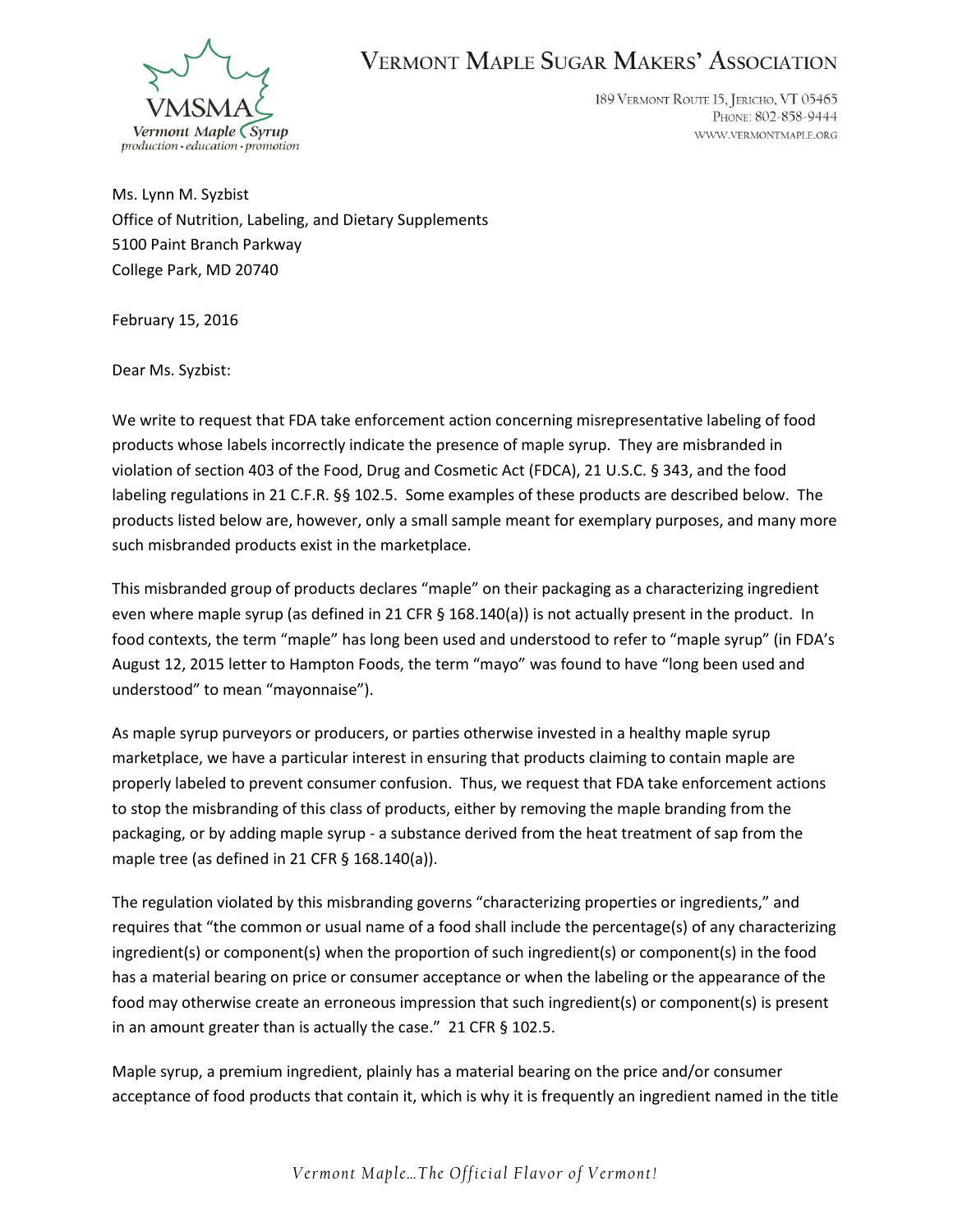

## **VERMONT MAPLE SUGAR MAKERS' ASSOCIATION**

189 VERMONT ROUTE 15, JERICHO, VT 05465 PHONE: 802-858-9444 WWW.VERMONTMAPLE.ORG

of foods or displayed on its packaging. Thus, if a product name includes "maple," or its packaging emphasizes the presence of maple (e.g., through vignettes of maple syrup, leaves, and trees), but the product does not actually contain any maple syrup, it is unlawfully misbranded under this regulation.

This unchecked misbranding has an adverse impact on manufacturers of products containing real maple syrup, as it allows cheaper products not containing premium ingredients to compete with those actually containing maple syrup. Further, it deceives consumers into believing they are purchasing a premium product when, in fact, they have a product of substantially lower quality.

The following products are examples misbranding under 21 CFR § 102.5:

MOM Brands' Better Oats Maple & Brown Sugar Instant Oatmeal with Flax Madhava Natural Sweeteners Maple Agave Nectar Honey Stinger Organic Maple Waffle Quaker Oats Maple & Brown Sugar Instant Oatmeal Quaker Oats Maple & Brown Sugar High Fiber Instant Oatmeal GU Maple Bacon Energy Gel Quaker Oats Maple Pecan Raisin Flavored Oatmeal Hood Ice Cream Maple Walnut

FDA has legal authority to take the actions requested in this letter under the FDCA. Section 301(a) prohibits introduction into interstate commerce of any food that is "misbranded" while Section 301(b) prohibits "misbranding" of any food already in interstate commerce. Each product identified in this letter is currently in interstate commerce. We hope that many companies marketing misbranded products will consider including maple syrup in their products in order to comply with the law, however if they do not, we request enforcement action by the FDA.

Although this letter contains only eight products, such mislabeling is rampant in the marketplace, and we urge the FDA to take comprehensive action to protect consumers from deception regarding maple products.

Sincerely,

- Maple Syrup Producers' Association of Connecticut
- Indiana Maple Syrup Association
- Maine Maple Producers' Association
- Massachusetts Maple Producers' Association
- Michigan Maple Syrup Association
- Commercial Maple Syrup Producers of Michigan
- Minnesota Maple Syrup Producers' Association
- New Hampshire Maple Producers' Association
- New York State Maple Producers' Association
- Vermont Maple Sugar Makers' Association
- Wisconsin Maple Syrup Producer's Association
- International Maple Syrup Institute
- North American Maple Syrup Council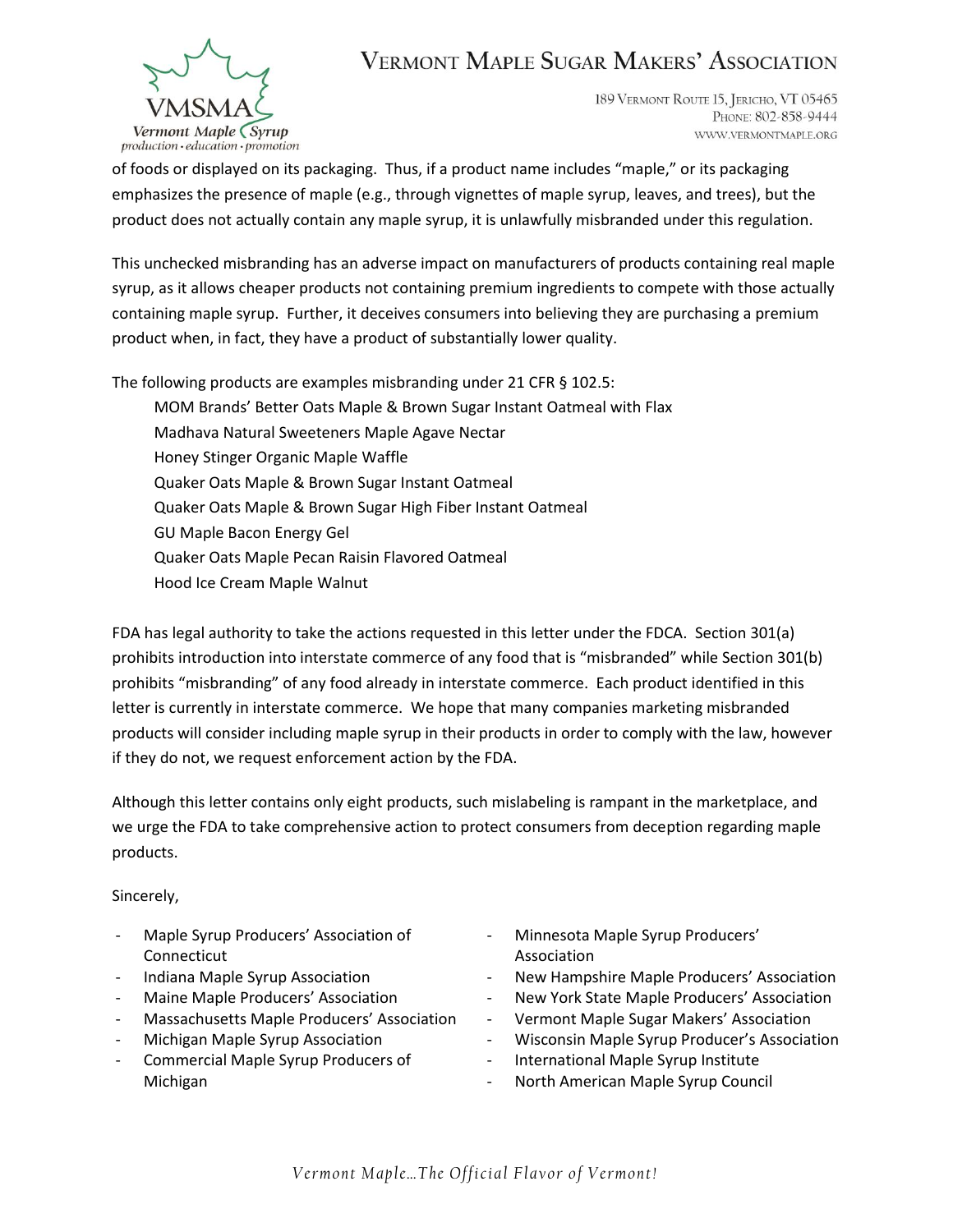

**Figure 1**: *MOM Brands' Better Oats* Maple & Brown Sugar Instant Oatmeal with Flax





**Figure 2**: *Madhava Natural Sweeteners* Maple Agave Nectar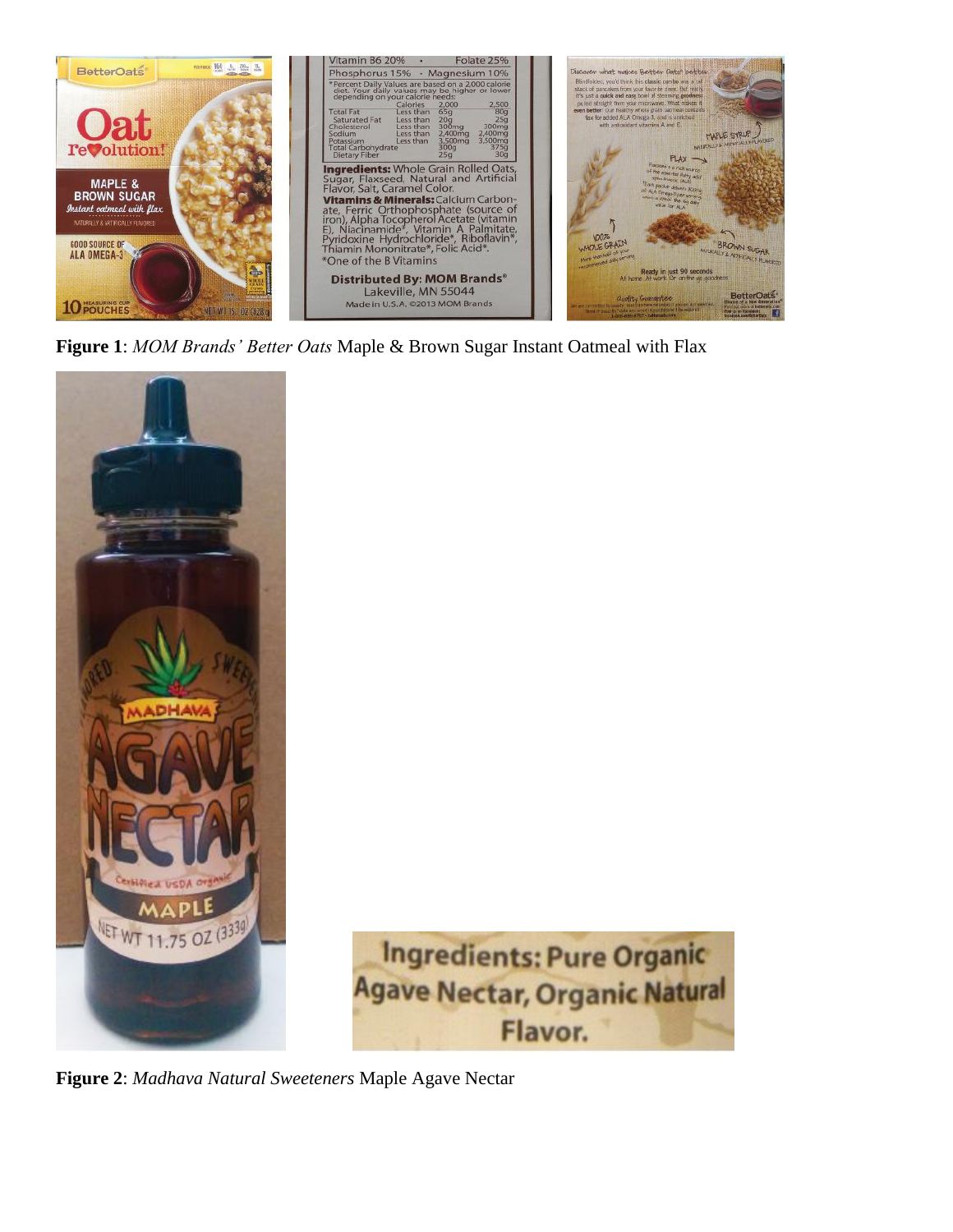

Ingredients: Gluten free flour blend (organic rice flour, organic potato starch, organic tapioca flour), organic palm fruit oil, organic brown rice syrup, organic cane sugar, organic eggs, organic soy flour, organic honey, natural flavor, sea salt, baking soda, soy<br>lecithin. Contains: Soy and eggs. May contain milk.

**Figure 3**: *Honey Stinger* Organic Maple Waffle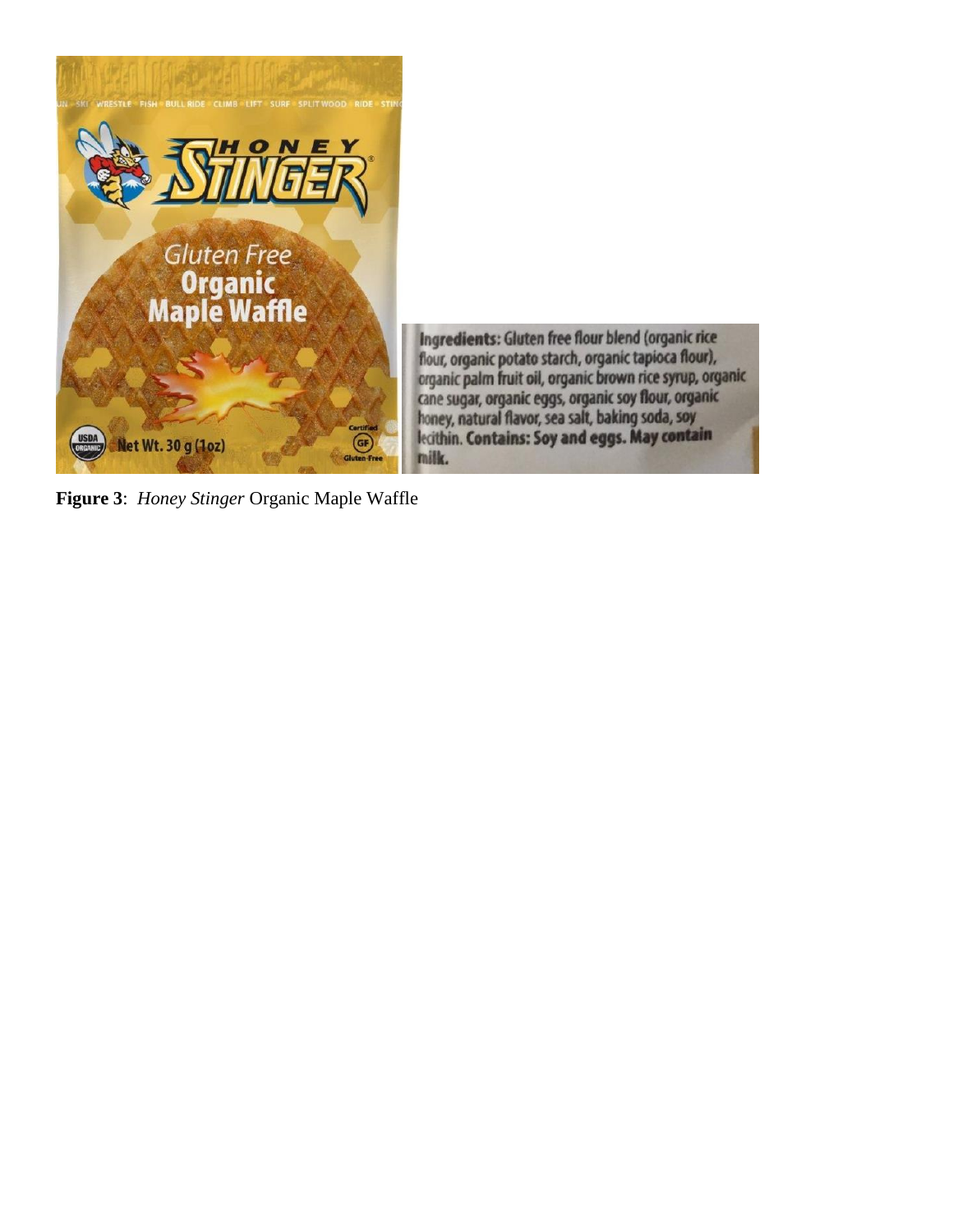

**Figure 4**: *Quaker Oats* Maple & Brown Sugar Instant Oatmeal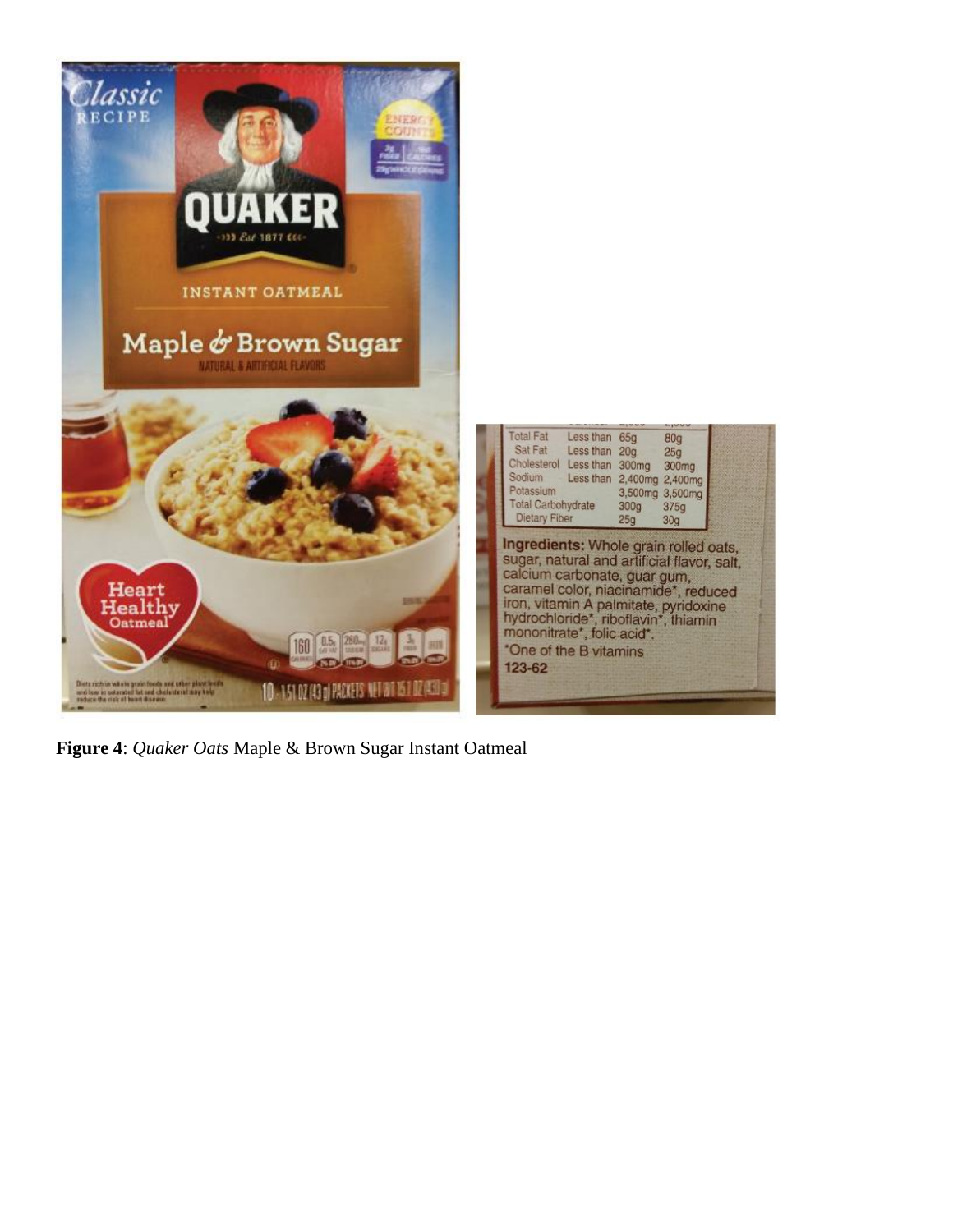

**Figure 5**: *Quaker Oats* Maple & Brown Sugar High Fiber Instant Oatmeal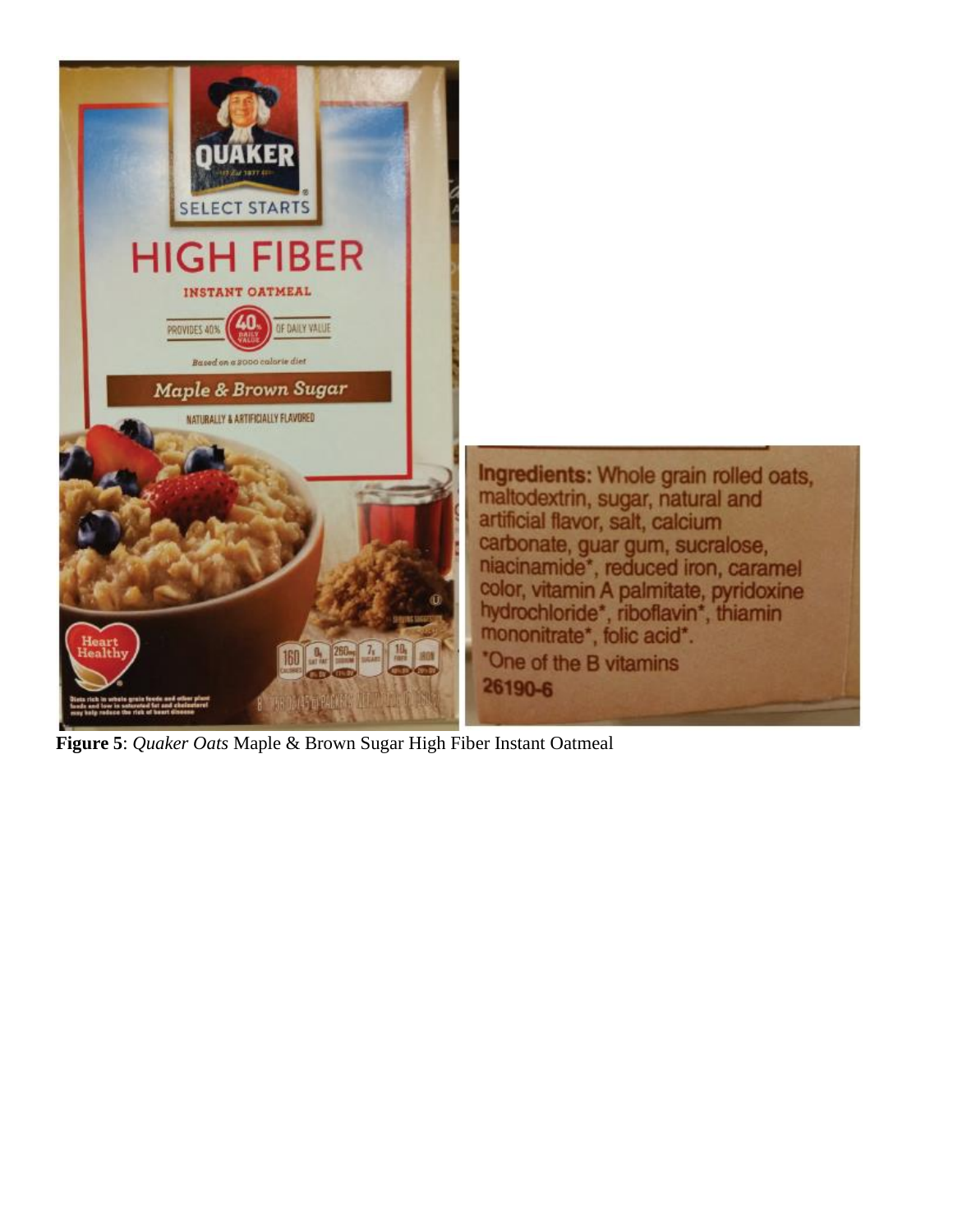

**Figure 6:** *GU* Maple Bacon Energy Gel



**Figure 7**: *Quaker Oats* Maple Pecan Raisin Flavored Oatmeal